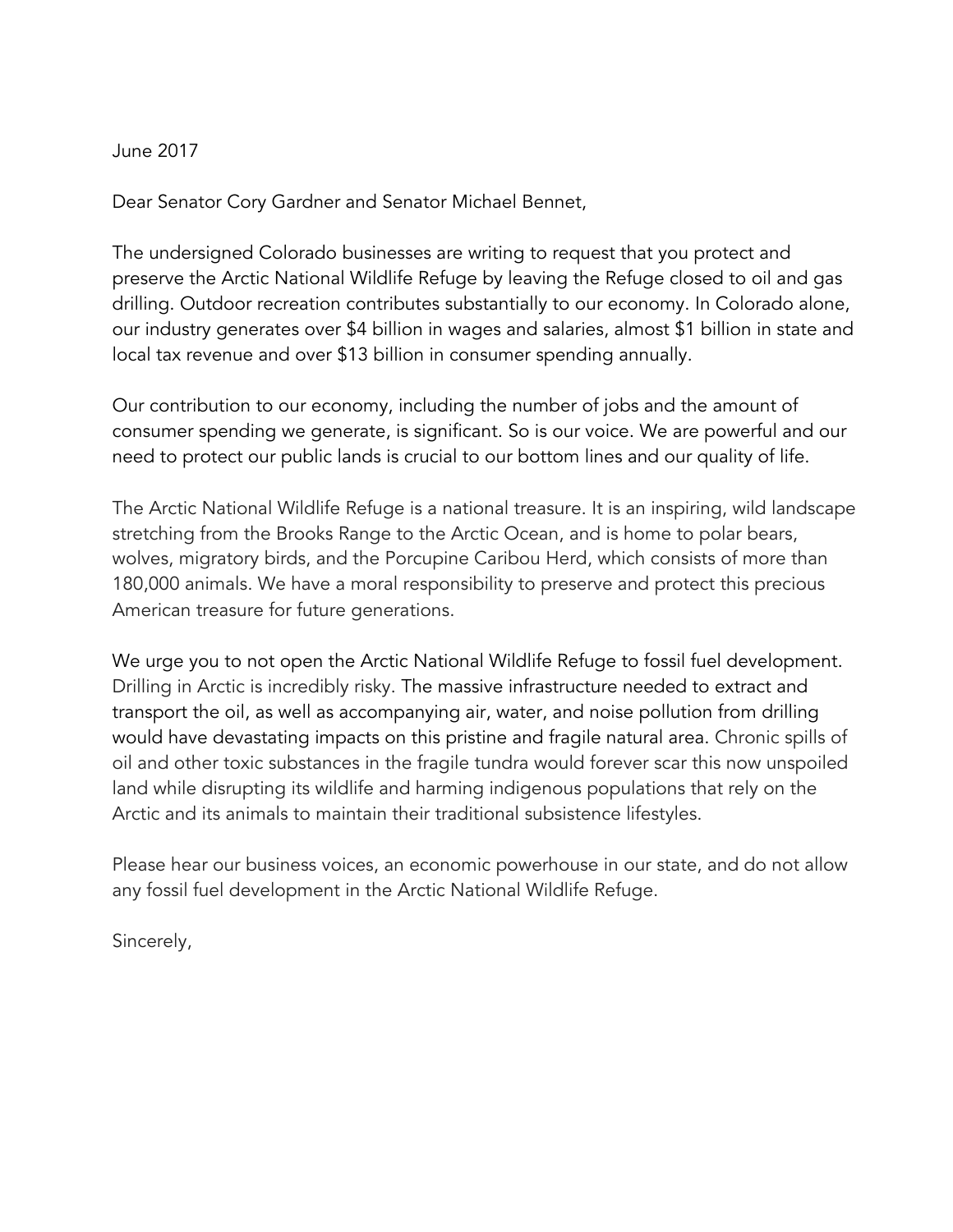Alpacka Raft Thor Tingey, Owner & CEO Mancos, Colorado 81328

American Coat Company Mike Collins, Founder Copper Mountain, Colorado 80443

Aspen Skiing Company Auden Schendler, Vice President, **Sustainability** Aspen, Colorado 81611

B Fresh Gear Jon Frechin, Owner Denver, Colorado 80206

Backbone Media Penn Newhard, Partner Carbondale, Colorado 81623

Backcountry Delicatessen Peter Boniface, Chief Operating Officer Steamboat Springs, Colorado 80487

Backcountry Experience Ben Rockis, Owner Durango, Colorado 81301

Backpacker's Pantry Rodney Smith, Owner Boulder, Colorado 80301

Balanced Bookkeeping and Consulting LLC Sama Blackwell, Owner Boulder, Colorado 80301

Boathouse Distillery Jerry Mallet, President Salida, Colorado 81201

Boco Gear, Inc. Kathleen Martin, CEO & Founder Boulder, Colorado 80301

Bonfire Collective LLC Erik Lambert, Principal Golden, Colorado 80401

Bonsai Design Sarah Shrader, Owner and Co-Founder Grand Junction, Colorado 81501

Boot Doctors, Inc. Michael Follen, Office Manager Telluride, Colorado 81435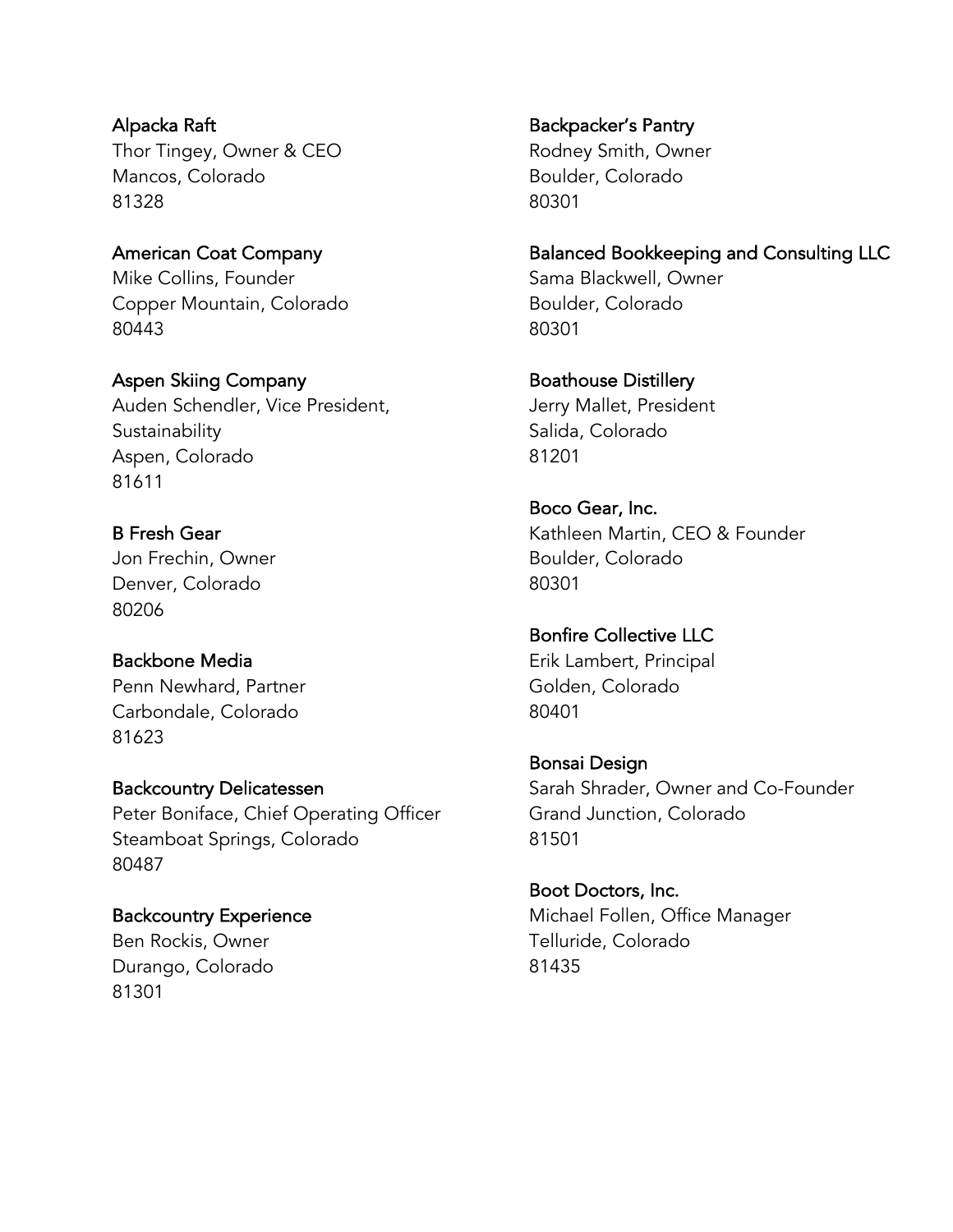Clear Creek Outdoors Rob Brozovich, Owner Idaho Springs, Colorado 80452

Coach Pete, LLC Pete Morton, Ph.D., Owner Boulder, Colorado 80304

Cocona Inc. Christy Raedeke, Executive Vice President, Marketing & Sales Boulder, Colorado 80301

Conservation Communications Anna Peterson, President Durango, Colorado 80301

Crescent Moon Snowshoes Jake Thamm, President Boulder, Colorado 80303

Crow's Closet Megan Sanders, Store Manager Durango, Colorado 81301

**Deuter** Bill Hartrampf, President Longmont, Colorado 80503

Dohm-Icebox, LLC Scott Baker, Owner Longmont, Colorado 80501

Durango Cyclery Ryan Montgomery, Owner Durango, Colorado 81301

Durango Outdoor Exchange Jen and Chase LaCroix, Owners Durango, Colorado 81301

EcoFlight Bruce Gordon, Founder and Executive **Director** Aspen, Colorado 81611

ECO-resolutions Julia Kintsch, Principal & Conservation **Ecologist** Golden, Colorado 80401

Elevenate, Inc. Rebecca Savage, Director, North American **Operations** Boulder, Colorado 80304

Elliott Yeary Gallery Fine Art & Jewelry Kelly Wyly O'Donovan, owner Aspen, Colorado 81611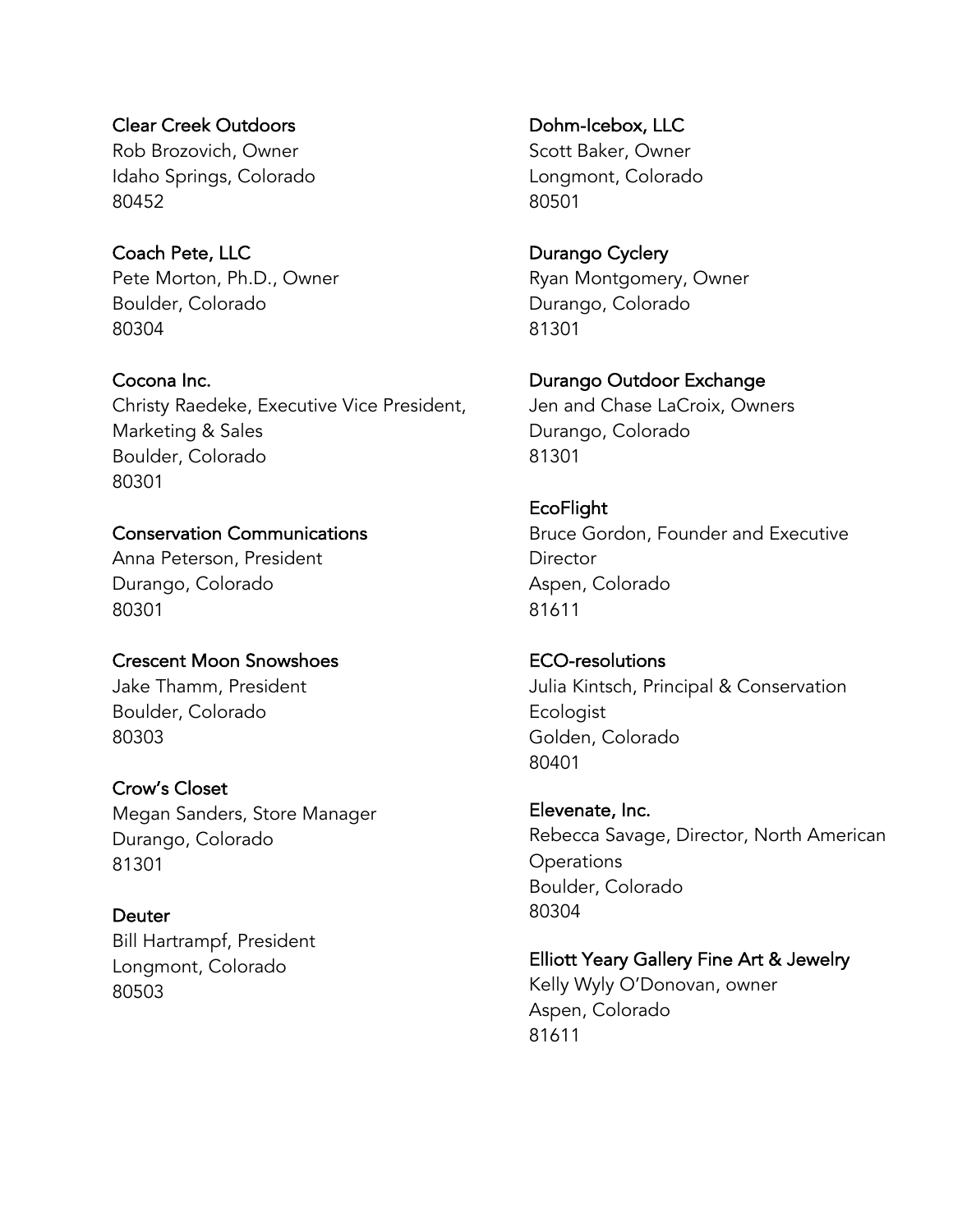Event Medical Solutions Unlimited

Ebin Latrimurti, President/Owner Steamboat Springs, Colorado 80487

Ever Better, PBC Pete Dignan, Founder Boulder, Colorado 80305

4Corners Riversports Riversports, Inc. Andrew Corra, President Durango, Colorado 81301

Four Points Bar Kevin Webber, CEO/Owner Denver, Colorado 80220

Fulsus USA Mike Collins, Founder Copper Mountain, Colorado 80443

Freeride Systems Mike Collins, Founder Copper Mountain, Colorado 80443

Grand Valley Climbing Dave Cummings, Owner Grand Junction, Colorado 81505

Guerrilla Gravity Allison Williams, Community Coordinator Denver, Colorado 80211

Guild Education Moira Nolan, Operations Manager Denver, Colorado 80202

High Country Activities Jane Shafroth, Owner Frisco, Colorado 80443

Ibex Denver Samantha Sweet, Keyholder Denver, Colorado 80206

Icelantic Skis Ashley Hart, Manager Golden, Colorado 80411

Inside/Out Communications LLC Paige Boucher, Partner Steamboat Springs, Colorado 80477

Jagged Edge Mountain Gear Kurt Gray, Manager Broomfield, Colorado 80020

Jerry D. Otero Attorney at Law, Owner Grand Junction, Colorado 81051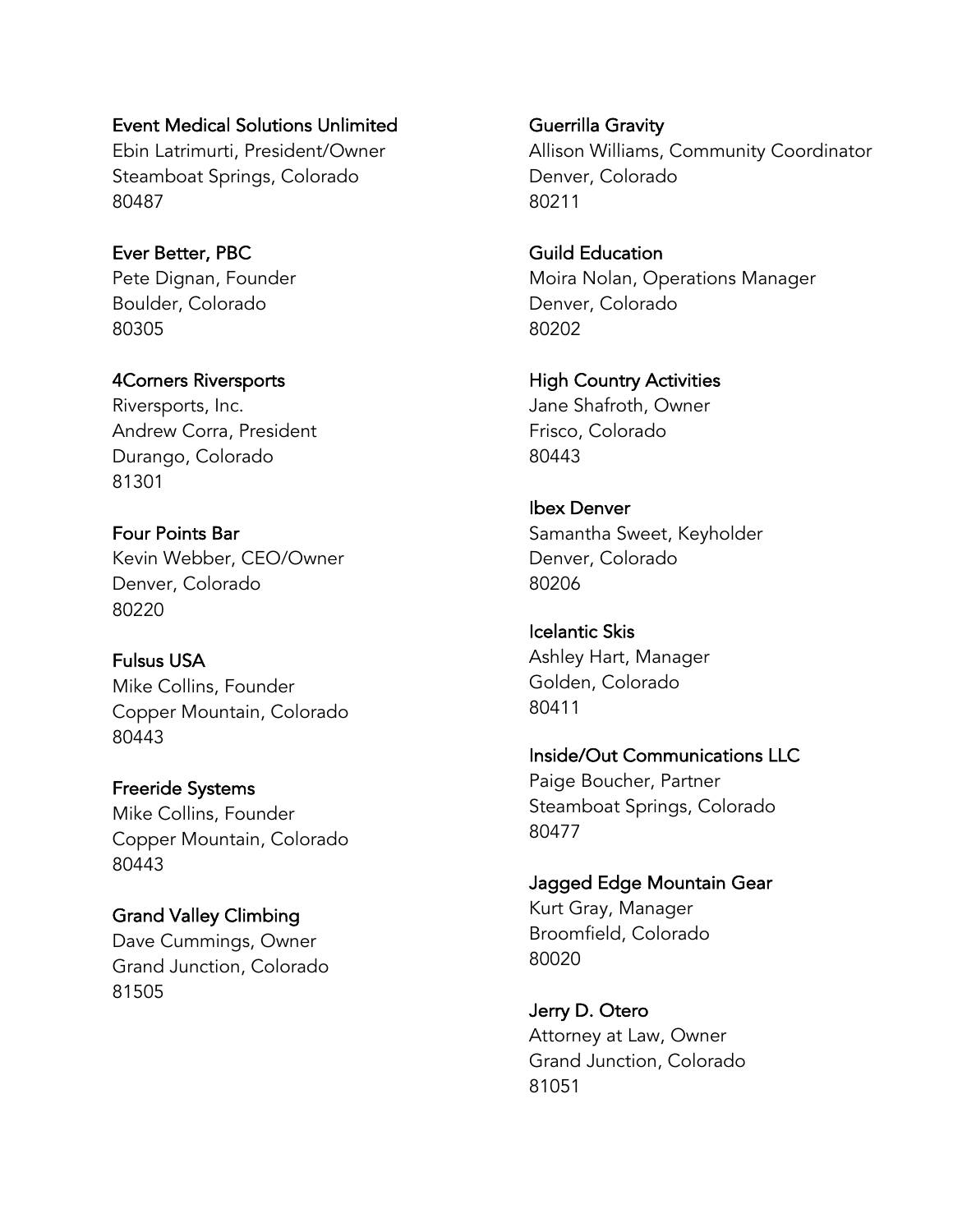KNS Reps Inc. Scott Sutton, President Louisville, Colorado 80027

Last Exit Goods Ryan Mayo, Owner Broomfield, Colorado 80038

La Sportiva North America Jonathan Degenhardt, Marketing Director Boulder, Colorado 80301

Magzook Devin O'Neill, Founder & CEO Denver, Colorado 80205

**MergeLane** Hannah Davis, Program Director Boulder, Colorado 80302

MERITHEW LAW, PLLC Forrest Merithew, Owner Fort Collins, Colorado 80521

MHM Casey Lorenzen, Brand Manager Denver, Colorado 80212

Michael Collins Outerwear Mike Collins, Founder Copper Mountain, Colorado 80443

Mild to Wild Rafting Molly Mickel, Vice President Durango, Colorado 81301

Mile High Fitness and Wellness, Inc. Kim Farmer, CEO Northglenn, Colorado 80233

Mountain And Desert (MAD) Racing John Klish, CEO/Owner Grand Junction, Colorado 81502

MOUNTAINSMITH Jay Getzel, President Golden, Colorado 80401

My Trail Company, PBC Kale Klontz, COO Boulder, Colorado 80302

Native Eyewear John Sanchez, our General Manager Longmont, Colorado 80504

NuAge Experts Jason Robbie, Co Founder Boulder, Colorado 80301

Orange Peel Bicycle Service LLC Brock Webster, President Steamboat Springs, Colorado 80487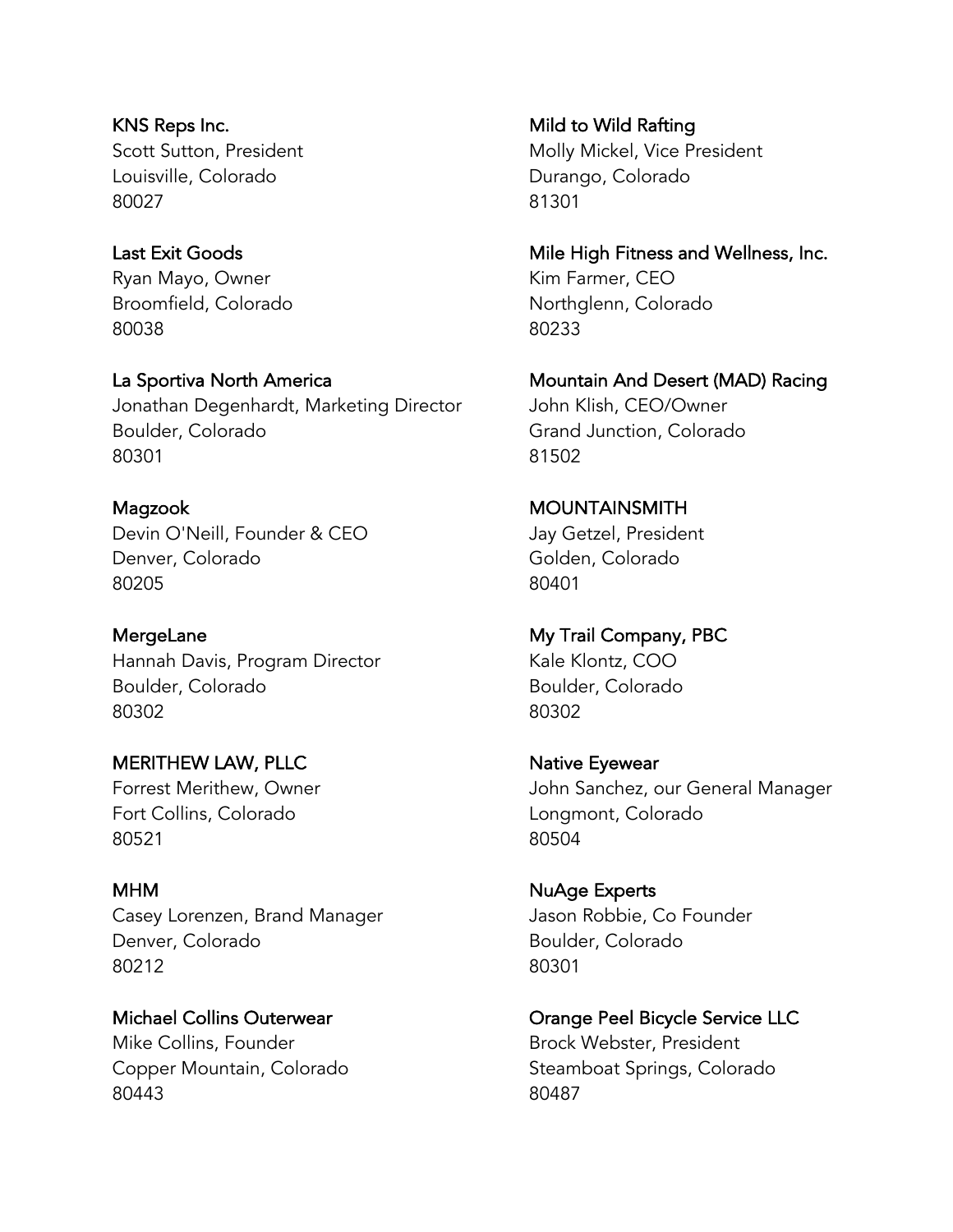**ORTOVOX** Bill Hartrampf, President Longmont, Colorado 80503

Osprey Packs Inc. Layne Rigney, President Cortez, Colorado 81321

Ouray Mountain Sports William A Leo, Jr, Owner Ouray, Colorado 81427

Outdoor DIVAS Kim Walker, Founder Boulder and Vail, Colorado 80301

Pablos Pizza Paul Knaysi, Owner Grand Junction, Colorado 81051

Paleo Research Institute Linda Scott Cummings, Ph.D. Golden, Colorado 80401

Patagonia Boulder Gannon Hartnett, General Manager Boulder, Colorado 80302

Patagonia Denver Christa Nenaber, Store Manager Denver, Colorado 80202

Phunkshun Wear Jason Badgley, CEO Denver, Colorado 80216

Pine Needle Mountaineering Jeremy Dakan, Owner Durango, Colorado 81301

PopSockets, LLC David Barnett, Founder and CEO Boulder, Colorado 80301

Purple Turtle Studios, llc Lisa Mcdonough, Owner Boulder, Colorado 80305

Rapid Creek Cycles & Sports Scott Winans, Owner Palisade, Colorado 81426

Relish Studio Stu Swineford, Partner/CMO Denver, Colorado 80216

RovR Products Tom Defrancia, Owner Boulder, Colorado 80302

Run The Edge Adam Goucher and Tim Catalano, Co-Founders Boulder, Colorado 80304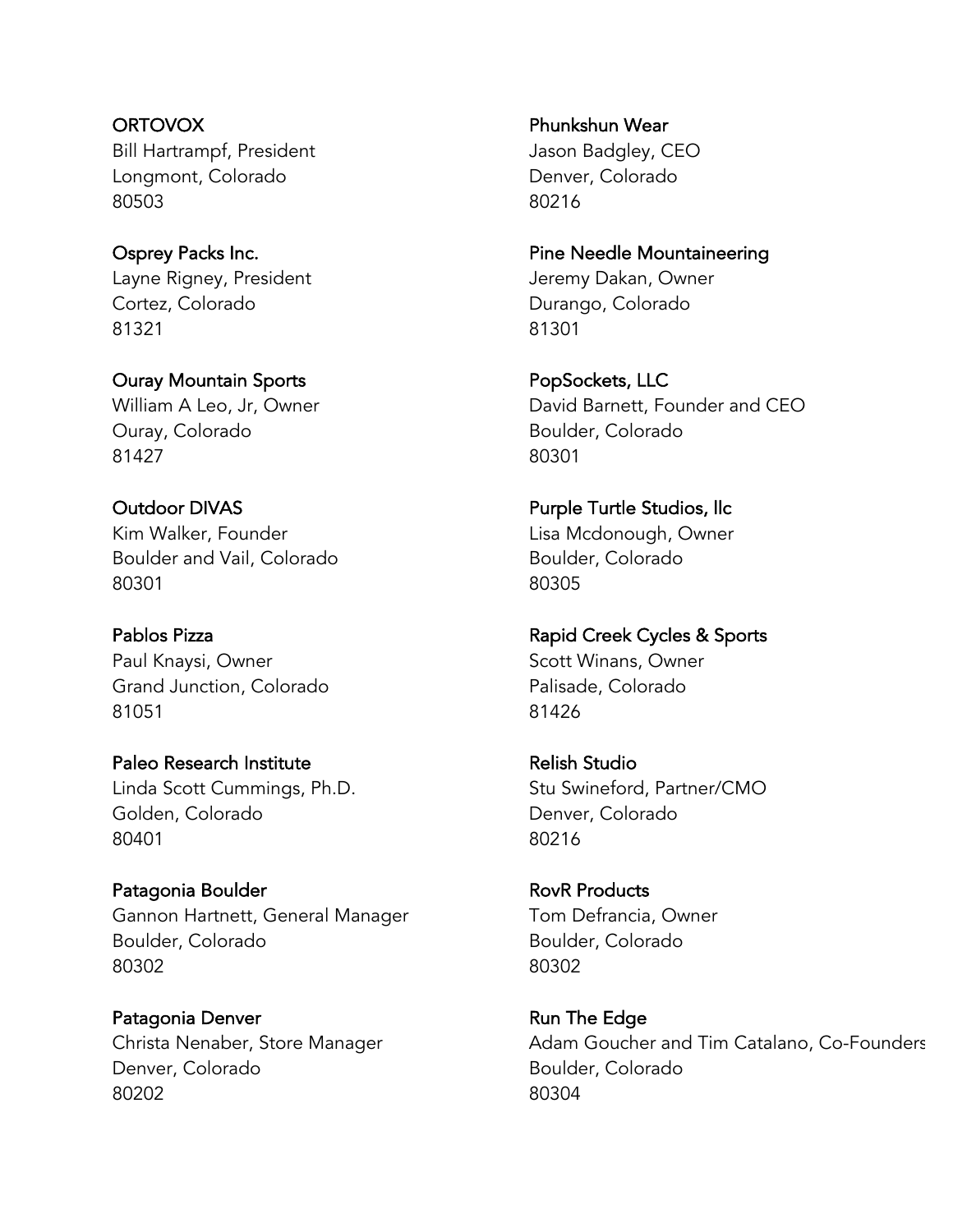rygr Brian Holcombe, Principal Carbondale, Colorado 81623

S3 Cases Inc David Bridge, Owner Fort Collins, Colorado 80525

Salewa North America Jamie Starr, Head of Marketing Boulder, Colorado 80301

SCARPA North America, Inc. Kim Miller, CEO Boulder, Colorado 80301

Sea to Summit Brad Surratt, Marketing & Social Media Coordinator Boulder, Colorado 80301

Seek Outside Kevin Timm, Owner Grand Junction, Colorado 81505

Singing Dog Designs Andy Malkielm, Lead Dog Boulder, Colorado 80304

Skirt Sports, Inc. Sarah Vernon-Brunner, President Boulder, Colorado 80302

Small World Adventures Darcy Gaechter, Owner Salida, Colorado 81201

SOL Paddle Boards Johnny Lombino, Owner SOL Paddle Boards Telluride, Colorado 81435

Steamboat Powdercats Eric Deering, Director/CEO Steamboat Springs, Colorado 80487

Suehiro Japanese Restaurant Steve Boyd, Owner Grand Junction, Colorado 81501

Suffer Better, LLC Peter Downing, Co-Founder Boulder, Colorado 80306

Summit Canyon Mountaineering Jeremy Mattingley, Owner Grand Junction, Colorado 81501

Tailwind Nutrition Jennifer and Jeff Vierling, Owners Durango, Colorado 81301